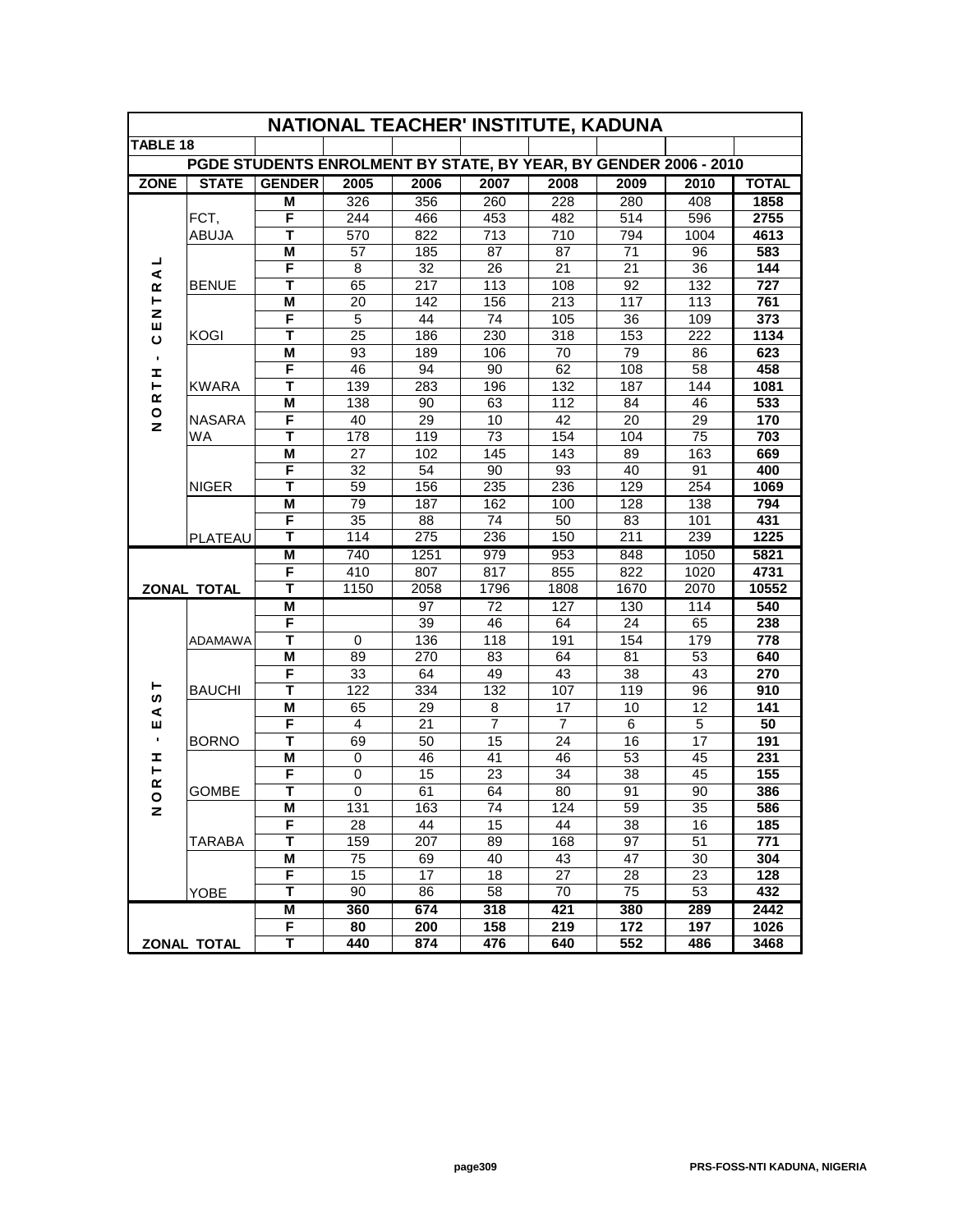| NATIONAL TEACHER' INSTITUTE, KADUNA                              |                            |                         |                 |                 |                         |                  |                  |                |                  |
|------------------------------------------------------------------|----------------------------|-------------------------|-----------------|-----------------|-------------------------|------------------|------------------|----------------|------------------|
| <b>TABLE 18</b>                                                  |                            |                         |                 |                 |                         |                  |                  |                |                  |
| PGDE STUDENTS ENROLMENT BY STATE, BY YEAR, BY GENDER 2006 - 2010 |                            |                         |                 |                 |                         |                  |                  |                |                  |
| <b>ZONE</b>                                                      | <b>STATE</b>               | <b>GENDER</b>           | 2005            | 2006            | 2007                    | 2008             | 2009             | 2010           | <b>TOTAL</b>     |
|                                                                  |                            | М                       | 0               | 53              | 21                      | 149              | 41               | 14             | 278              |
|                                                                  |                            | F                       | 0               | 8               | 3                       | 13               | 19               | $\overline{3}$ | 46               |
|                                                                  | JIGAWA                     | т                       | 0               | 61              | 24                      | 162              | 60               | 17             | 324              |
|                                                                  |                            | M                       | 162             | 402             | 387                     | 369              | 437              | 382            | 2139             |
|                                                                  | <b>KADUNA</b>              | F                       | 173             | 250             | 325                     | 296              | 403              | 428            | 1875             |
|                                                                  |                            | T                       | 335             | 652             | 712                     | 665              | 840              | 810            | 4014             |
| ⊢<br>ဖာ                                                          |                            | M                       | 6               | 26              | 27                      | 47               | 60               | 40             | 206              |
| ш                                                                |                            | F                       | $\overline{2}$  | 20              | 16                      | 30               | 36               | 27             | 131              |
| ₹                                                                | KANO                       | Т                       | 8               | 46              | 43                      | 77               | 96               | 67             | 337              |
| $\blacksquare$                                                   |                            | M                       | $\overline{21}$ | 35              | $\overline{53}$         | 76               | 60               | 61             | 306              |
| Ŧ,                                                               |                            | F                       | 8               | $\overline{37}$ | 30                      | 25               | $\overline{17}$  | 51             | 168              |
| ⊢                                                                | <b>KATSINA</b>             | T                       | 29              | 72              | 83                      | 101              | 77               | 112            | 474              |
| $\propto$<br>$\circ$                                             |                            | M                       | 128             | 126             | 76                      | 153              | 135              | 199            | 817              |
| z                                                                |                            | F                       | 32              | 54              | 25                      | 50               | 47               | 74             | 282              |
|                                                                  | <b>KEBBI</b>               | т                       | 160             | 180             | 101                     | $\overline{203}$ | 182              | 273            | 1099             |
|                                                                  | <b>SOKOTO</b>              | M                       | 0               | 10              | $\overline{3}$          | $\overline{21}$  | $\overline{26}$  | 6              | 66               |
|                                                                  |                            | F                       | 0               | $\mathbf{1}$    | 1                       | $\mathbf{1}$     | 4                | $\overline{3}$ | 10               |
|                                                                  |                            | T                       | 0               | 11              | $\overline{\mathbf{4}}$ | 22               | $\overline{30}$  | 9              | 76               |
|                                                                  | <b>ZAMFARA</b>             | M                       | 0               | 12              | 85                      | 145              | 130              | 149            | 521              |
|                                                                  |                            | F                       | 0               | 4               | $\overline{25}$         | $\overline{36}$  | 63               | 80             | 208              |
|                                                                  |                            | Т                       | 0               | 16              | 110                     | 181              | 193              | 229            | 729              |
|                                                                  |                            | M                       | 317             | 664             | 652                     | 960              | 889              | 851            | 4333             |
|                                                                  |                            | F                       | 215             | 374             | 425                     | 451              | 589              | 666            | 2720             |
| <b>ZONAL TOTAL</b>                                               |                            | T                       | 532             | 1038            | 1077                    | 1411             | 1478             | 1517           | 7053             |
|                                                                  | <b>ABIA</b>                | M                       | 12              | 49              | 259                     | 86               | 69               | 135            | 610              |
|                                                                  |                            | F                       | $\overline{13}$ | $\overline{72}$ | 322                     | 155              | 131              | 154            | 847              |
| ⊢                                                                |                            | т                       | 25              | 121<br>98       | 581                     | 241              | 200              | 289            | 1457             |
| S)                                                               | ANAMBRA<br><b>EBONYI</b>   | M<br>F                  | 88<br>31        | 106             | 119<br>159              | 59<br>127        | 172<br>101       | 83<br>172      | 619<br>696       |
| ⋖                                                                |                            | T                       | 119             | 204             | $\overline{278}$        | 186              | $\overline{273}$ | 255            | 1315             |
| Ш<br>$\blacksquare$                                              |                            | M                       | 70              | 55              | 108                     | 105              | 78               |                | 416              |
| I                                                                |                            | F                       | 55              | $\overline{30}$ | 57                      | 50               | 56               |                | 248              |
| ⊢                                                                |                            | $\overline{\mathsf{r}}$ | 125             | 85              | 165                     | 155              | 134              | 0              | 664              |
| $\overline{\phantom{a}}$<br>$\circ$                              |                            | M                       | 93              | 179             | 138                     | 149              | 113              | 104            | 776              |
| <b>ທ</b>                                                         |                            | $\overline{\mathsf{F}}$ | 100             | 241             | 197                     | 196              | 161              | 102            | 997              |
|                                                                  | <b>ENUGU</b><br><b>IMO</b> | T                       | 193             | 420             | 335                     | 345              | 274              | 206            | 1773             |
|                                                                  |                            | M                       |                 | 14              | $\overline{31}$         | $\overline{32}$  | 57               |                | $\overline{134}$ |
|                                                                  |                            | F                       |                 | $\overline{12}$ | $\overline{25}$         | 23               | 56               |                | 116              |
|                                                                  |                            | T                       | 0               | $\overline{26}$ | $\overline{56}$         | $\overline{55}$  | 113              | 0              | 250              |
|                                                                  |                            | M                       | 263             | 395             | 655                     | 431              | 489              | 322            | 2555             |
|                                                                  |                            | F                       | 199             | 461             | 760                     | 551              | 505              | 428            | 2904             |
| ZONAL TOTAL                                                      |                            | т                       | 462             | 856             | 1415                    | 982              | 994              | 750            | 5459             |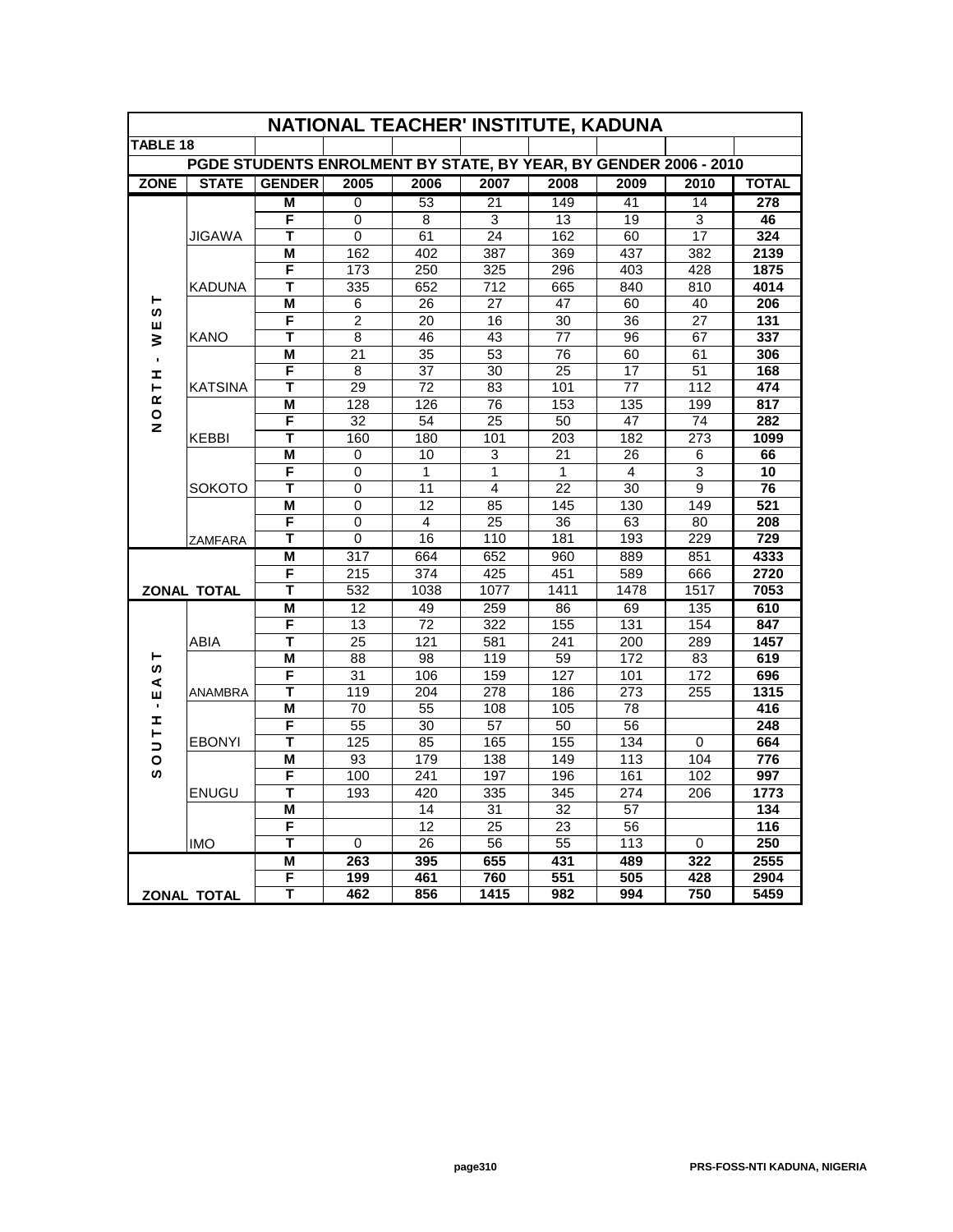| NATIONAL TEACHER' INSTITUTE, KADUNA                              |                      |                         |                  |                 |                  |                 |                 |                  |                  |
|------------------------------------------------------------------|----------------------|-------------------------|------------------|-----------------|------------------|-----------------|-----------------|------------------|------------------|
| <b>TABLE 18</b>                                                  |                      |                         |                  |                 |                  |                 |                 |                  |                  |
| PGDE STUDENTS ENROLMENT BY STATE, BY YEAR, BY GENDER 2006 - 2010 |                      |                         |                  |                 |                  |                 |                 |                  |                  |
| <b>ZONE</b>                                                      | <b>STATE</b>         | <b>GENDER</b>           | 2005             | 2006            | 2007             | 2008            | 2009            | 2010             | <b>TOTAL</b>     |
|                                                                  |                      | М                       | 67               | 101             | 68               | 141             | 136             | 89               | 602              |
|                                                                  | AKWA-                | F                       | 20               | 82              | 52               | 102             | 120             | 164              | 540              |
|                                                                  | <b>IBOM</b>          | Т                       | 87               | 183             | 120              | 243             | 256             | 253              | 1142             |
|                                                                  |                      | M                       |                  | 14              | 17               | 11              | 35              | 33               | 110              |
| I                                                                |                      | F                       |                  | 8               | 16               | 12              | $\overline{27}$ | 35               | 98               |
| ۳                                                                | <b>BAYELSA</b>       | Т                       | 0                | $\overline{22}$ | $\overline{33}$  | $\overline{23}$ | 62              | 68               | 208              |
| ∍<br>$\circ$                                                     |                      | M                       | 59               | 61              | 51               | 88              | 83              | $\overline{76}$  | 418              |
| ဖာ                                                               | <b>CROSS</b>         | F                       | 47               | 41              | 50               | 62              | 114             | 103              | 417              |
|                                                                  | <b>RIVER</b>         | T                       | 106              | 102             | 101              | 150             | 197             | 179              | 835              |
| Ŧ,                                                               |                      | M                       | 38               | 73              | 76               | 48              | 50              | 38               | 323              |
| H                                                                |                      | F                       | 26               | 47              | 31               | 34              | 40              | $\overline{55}$  | 233              |
| ⊃<br>$\circ$                                                     | <b>DELTA</b>         | T                       | 64               | 120             | 107              | 82              | 90              | 93               | 556              |
| ဖာ                                                               |                      | M                       | $\overline{15}$  | 36              | 40               | 61              | 105             | 145              | 402              |
|                                                                  |                      | F                       | 8                | 35              | 20               | 56              | 90              | 112              | 321              |
|                                                                  | <b>EDO</b>           | T                       | $\overline{23}$  | 71              | 60               | 117             | 195             | 257              | $\overline{723}$ |
|                                                                  |                      | M                       | $\overline{36}$  | 112             | $\overline{754}$ | 121             | 118             | 184              | 1325             |
|                                                                  |                      | F                       | 17               | 71              | 131              | 112             | 38              | $\overline{303}$ | 672              |
|                                                                  | <b>RIVERS</b>        | T                       | 53               | 183             | 885              | 233             | 156             | 487              | 1997             |
|                                                                  |                      | M                       | 215              | 397             | 1006             | 470             | 527             | 565              | 3180             |
|                                                                  |                      | $\overline{\mathsf{F}}$ | $\overline{118}$ | 284             | 300              | 378             | 429             | $\overline{772}$ | 2281             |
|                                                                  | <b>ZONAL TOTAL</b>   | T                       | 333              | 681             | 1306             | 848             | 956             | 1337             | 5461             |
|                                                                  | <b>EKITI</b>         | M                       | 87               | 99              | 105              | 103             | 83              | 34               | 511              |
|                                                                  |                      | F                       | 29               | 26              | 38               | 51              | 24              | $\overline{23}$  | 191              |
|                                                                  |                      | Т                       | 116              | 125             | 143              | 154             | 107             | 57               | 702              |
|                                                                  | <b>LAGOS</b><br>OGUN | M                       | 136              | 202             | 257              | 291             | 250             | 421              | 1557             |
|                                                                  |                      | F                       | 221              | 437             | 454              | 388             | 339             | 506              | 2345             |
| ⊢<br>ဖာ                                                          |                      | Т                       | $\overline{357}$ | 639             | $\overline{711}$ | 679             | 589             | $\overline{927}$ | 3902             |
| ш                                                                |                      | M                       | 34               | 104             | 83               | 98              | 64              | 34               | 417              |
| ₹                                                                |                      | F                       | 32               | 90              | 72               | 99              | 64              | 49               | 406              |
| $\blacksquare$                                                   |                      | T                       | 66               | 194             | 155              | 197             | 128             | 83               | 823              |
| Ŧ,                                                               |                      | M                       | 68               | 269             | 152              | 160             | 80              | 80               | 809              |
| Н<br>$\overline{\phantom{a}}$                                    |                      | F                       | 40               | 133             | 87               | 77              | 108             | 94               | 539              |
| $\overline{\mathbf{o}}$                                          | <b>ONDO</b>          | T                       | 108              | 402             | 239              | 237             | 188             | 174              | 1348             |
| ဖ                                                                |                      | M                       | 181              | 277             | 259              | 141             | 56              | 136              | 1050             |
|                                                                  |                      | F                       | 36               | 79              | 125              | 61              | 76              | $\overline{146}$ | 523              |
|                                                                  | OSUN                 | T                       | 217              | 356             | 384              | 202             | 132             | 282              | 1573             |
|                                                                  |                      | M                       | 85               | 96              | 92               | 122             | $\overline{54}$ | 120              | 569              |
|                                                                  |                      | F                       | 44               | 156             | 198              | 130             | 115             | 123              | 766              |
|                                                                  | <b>OYO</b>           | Τ                       | 129              | 252             | 290              | 252             | 169             | 243              | 1335             |
|                                                                  |                      | M                       | 591              | 1047            | 948              | 915             | 587             | 825              | 4913             |
|                                                                  |                      | F                       | 402              | 921             | 974              | 806             | 726             | 941              | 4770             |
| <b>ZONAL TOTAL</b>                                               |                      | т                       | 993              | 1968            | 1922             | 1721            | 1313            | 1766             | 9683             |